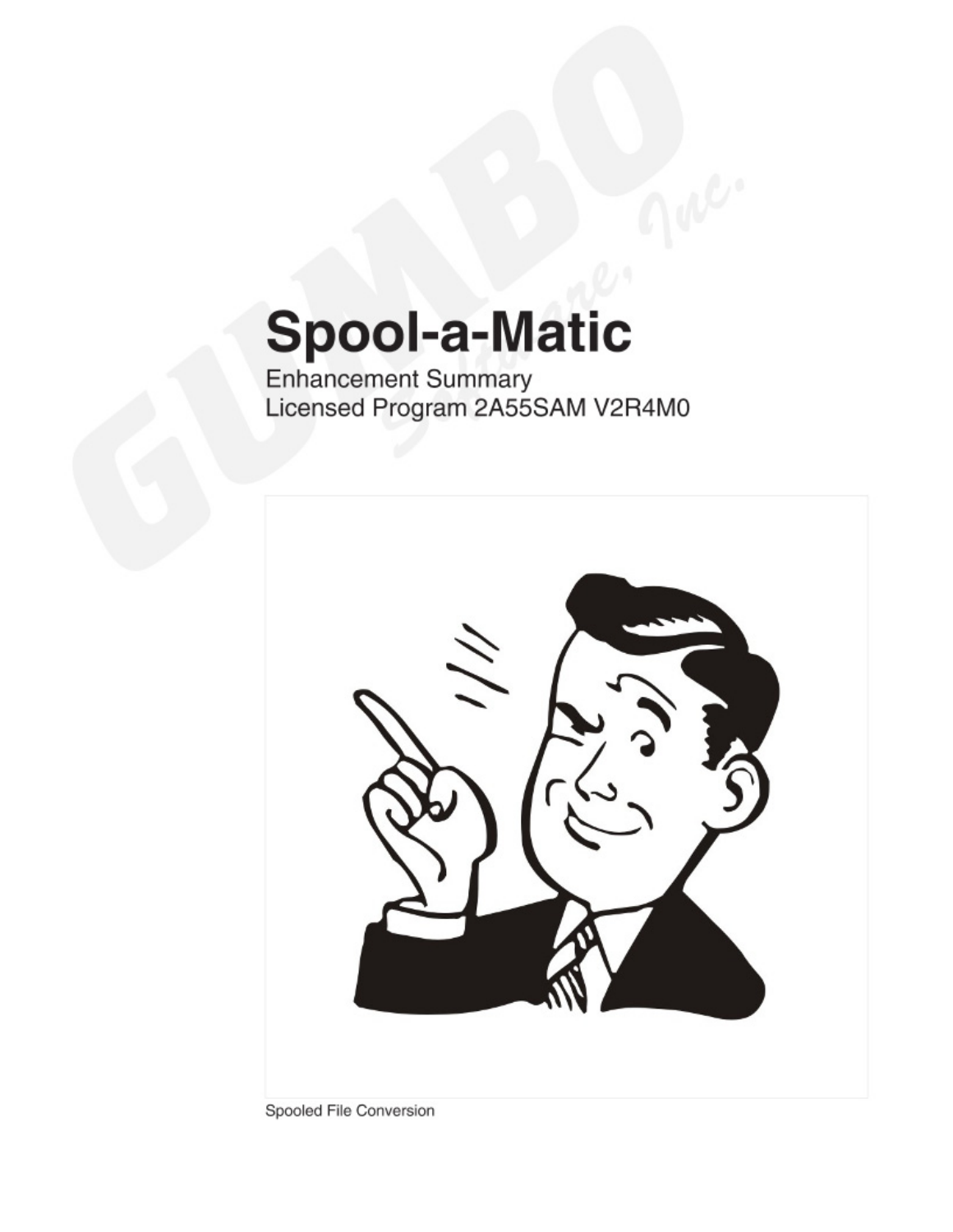# <span id="page-1-0"></span>**Edition**

**Thirteenth Edition (April 2011)** 



809 W Howe St Seattle, WA 98119 United States of America Phone: 206-284-5078 Email: support@gumbo.com Web: www.gumbo.com

© Copyright Gumbo Software, Inc. 1998, 2011. All Rights Reserved.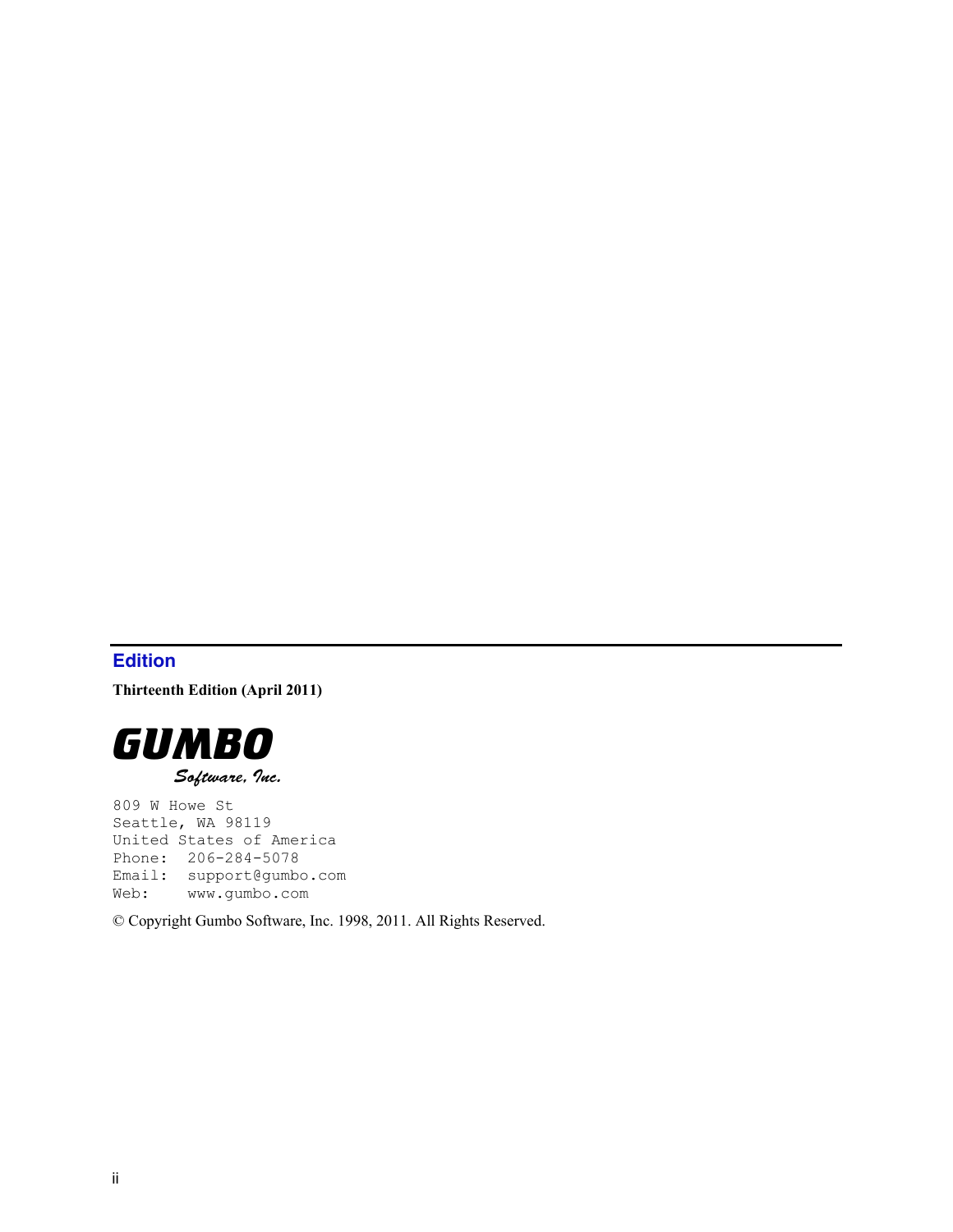# <span id="page-2-0"></span>**Contents**

| <b>Installation Instructions5</b>      |  |
|----------------------------------------|--|
| <b>Enhancements For Spool-a-Matic</b>  |  |
|                                        |  |
| MCH3601 When DLTSPLF(*YES) 7           |  |
| Graphic Processor Default Added7       |  |
|                                        |  |
|                                        |  |
| Graphic Object Processing Changes7     |  |
|                                        |  |
| National Language Support Changes8     |  |
| Logical Printer Miscellaneous Changes8 |  |
|                                        |  |
| Print Data Stream Processor Changes8   |  |
|                                        |  |
| Conversion Processor Changes9          |  |
|                                        |  |
|                                        |  |
| Spool Management Changes9              |  |
|                                        |  |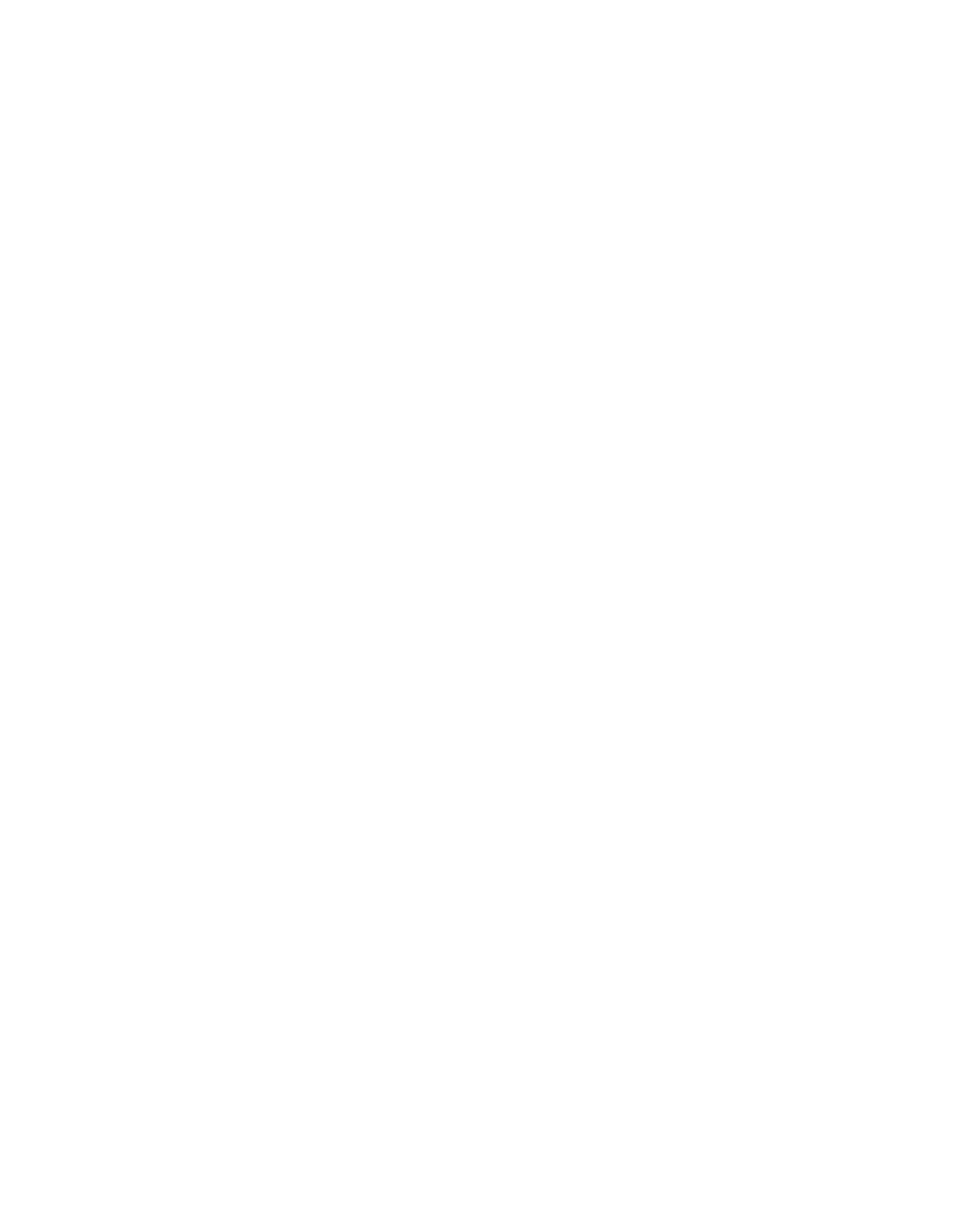# <span id="page-4-0"></span>**Installation Instructions**

Follow these instructions to install Spool-a-Matic V2R4M0 on your System i:

#### **Prepare**

If you are upgrading a previous release (if Spool-a-Matic is currently installed on your System i) perform these steps before installing the software:

- 1. Read the Enhancement Summary to determine if any changes affect your installation.
- 2. Insure that the product is not in use, as the installation process must clear the product's library. This will fail if objects such as menus are in use. If the installation fails, the previous release will be restored.

#### **Install**

**Note:** If you have downloaded this software from the web, instructions specific to installing from the download can be found in the file "readme.htm" which was included.

- 1. Sign on to the system as the security officer (QSECOFR).
- 2. Verify that your machine is at IBM i V6R1M0 or later by running:

DSPDTAARA DTAARA(QGPL/QSS1MRI)

**Note:** If you are running a version of IBM i earlier than V6R1M0 you cannot install Spool-a-Matic V2R4M0 on your machine. You must install an earlier version of Spool-a-Matic or upgrade the operating system.

3. Verify that user domain objects are allowed in the libraries SPLAMATIC and QSRV, by running:

WRKSYSVAL SYSVAL(QALWUSRDMN)

Take option 5 to display the value. If the value is not \*ALL, use option 2 to add libraries SPLAMATIC and QSRV to the list of libraries where user domain objects are allowed.

**Note:** QSRV is required to correctly process PTFs when they are loaded and applied.

4. Insure that IBM i will be able to verify the signatures that we apply to our product's objects by installing our Signing Certificate and Root CA Certificate using Digital Certificate Manager. Alternately, insure that signature verification will not prevent the restore operation by running:

WRKSYSVAL SYSVAL(QVFYOBJRST)

Take option 5 to display the value. If the value is 3 or higher, use option 2 to temporarily change the value to 1.

- 5. Mount the distribution media in the appropriate device.
- 6. Submit the Restore Licensed Program (RSTLICPGM) command to batch:

RSTLICPGM LICPGM(2A55SAM) DEV(device-name) LNG(2924)

**Note:** Where "device-name" is the device the media was mounted on and is usually OPT01.

**Note:** During the restore operation, the system operator message queue may receive inquiry message CPA3DE4 "Directory not registered. (C G)". Unless you are using a directory naming convention similar to ours (that is the directory specified in the CPA3DE4's second level text is unrelated to our software), you can safely respond with a "G" to reestablish the relationship between the directory and the product. Typically, the message will occur three times.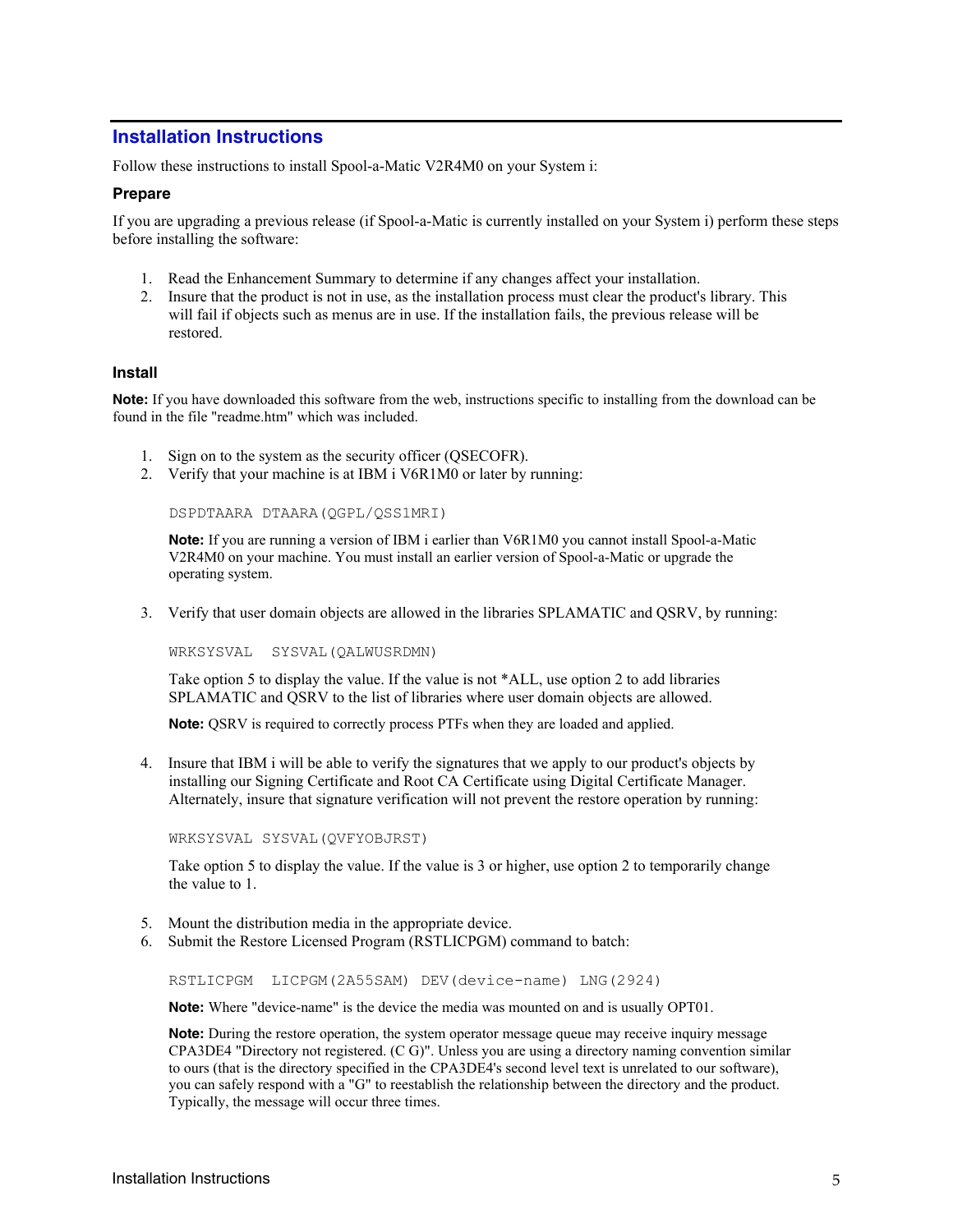#### **Finish**

When the RSTLICPGM command completes, library SPLAMATIC and directory '/Gumbo/ProdData/2A55SAM' contain the new software. To complete the installation:

1. If you have an Authorization letter with your permanent authorization code, enter it now.

**Note:** Spool-a-Matic automatically grants 30 days usage for new installs or 90 days usage for release upgrades.

2. Determine which PTFs were included on the media by entering the following command:

DSPPTF LICPGM(2A55SAM)

3. Visit www.gumbo.com to determine if newer PTFs are available. If so, download and install them. The bottom of our PTF web page also includes a listing of any IBM PTFs that affect the product.

**Note:** *GUMBO* recommends downloading the current cumulative PTF package from www.gumbo.com after installing the software.

- 4. You can access the Spool-a-Matic menu by entering the following command:
	- GO MENU(SPLAMATIC/SAM240)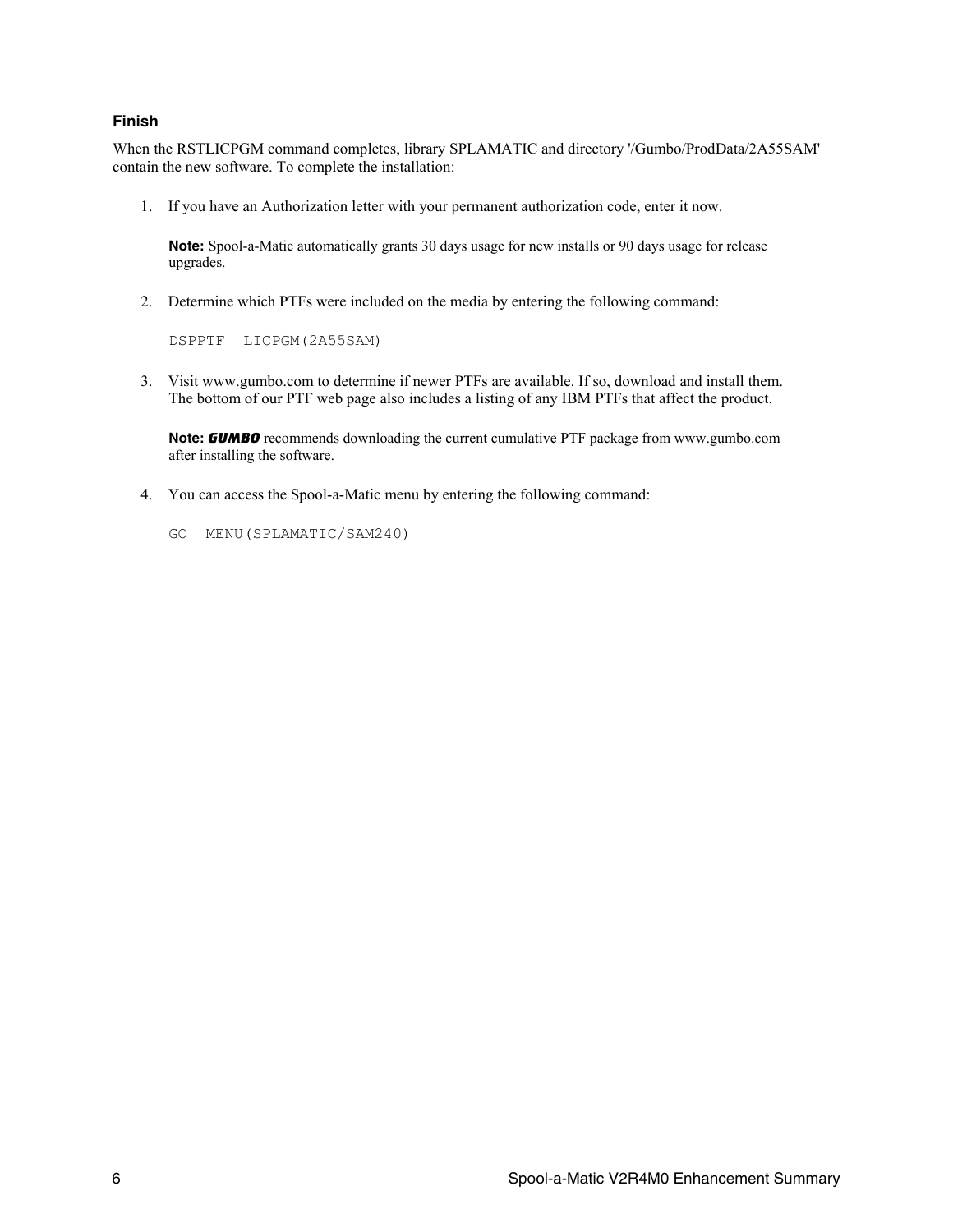# <span id="page-6-0"></span>**Enhancements For Spool-a-Matic V2R4M0**

#### <span id="page-6-1"></span>**What's In This Section**

This section provides information on Spool-a-Matic enhancements for release V2R4M0, notes any customer code implications by marking them with a **COMPATIBILITY WARNING**, and describes where to find more information when applicable.

# <span id="page-6-2"></span>**MCH3601 When DLTSPLF(\*YES)**

\*TERASPACE implementation exposed memory error giving MCH3601 Pointer not set for location referenced when DLTSPLF(\*YES). The file was created but the spooled file was not deleted.

#### <span id="page-6-3"></span>**Graphic Processor Default Added**

IBM's Graphics Object Content Architecture (G:OCA) specification references "graphics processor default", i.e. printer dependant, behavior under certain circumstances. For graphics character precision, Spool-a-Matic has historically used "character precision" as the graphics processor default behavior. As it turns out, most physical printers use the more easily implemented "string precision". Spool-a-Matic's output of graphics text can appear different from printed output.

A new parameter, Graphic processor default (GROPRCDFT), has been added to Spool-a-Matic's CHGSAMDFT command. The parameter allows you to specify which processor default behavior should be used.

All existing installations are treated as if \*PRECISION2, or character precision, had been specified and the shipped default value is \*PRECISION2. Most graphic objects specify the precision needed to correctly render them, and don't depend on a printer's drawing default. In the case where your graphic object does not specify a precision you can match the default supplied by your printer.

#### <span id="page-6-4"></span>**Font Processor Changes**

- Previously, when processing fonts specified using DDS' FONTNAME() keyword, only IBM supplied fonts could be located. Now, the search for fonts follows the method used by IBM i, and user supplied fonts are correctly located and processed.
- For DBCS data, font size is ordinarily specified; usually by the QIGCCDEFNT system value. In the absence of a DBCS font specification, a value is calculated based on the spooled file's other attributes. The value calculated resulted in characters that overlapped from line to line in some circumstances. The calculation has been modified to avoid this.
- Horizontal Scale Factor triplet was being applied to GRID specified font mappings in \*AFPDS spooled files and shouldn't have been. Most GRID based font mappings don't include the triplet, but those that did ended up with incorrectly sized fonts.

#### <span id="page-6-5"></span>**FreeType Changes**

Added functions to open and close font file paths coded in any CCSID.

#### <span id="page-6-6"></span>**Graphic Object Processing Changes**

Enable external control of the device default behavior of the graphics processor.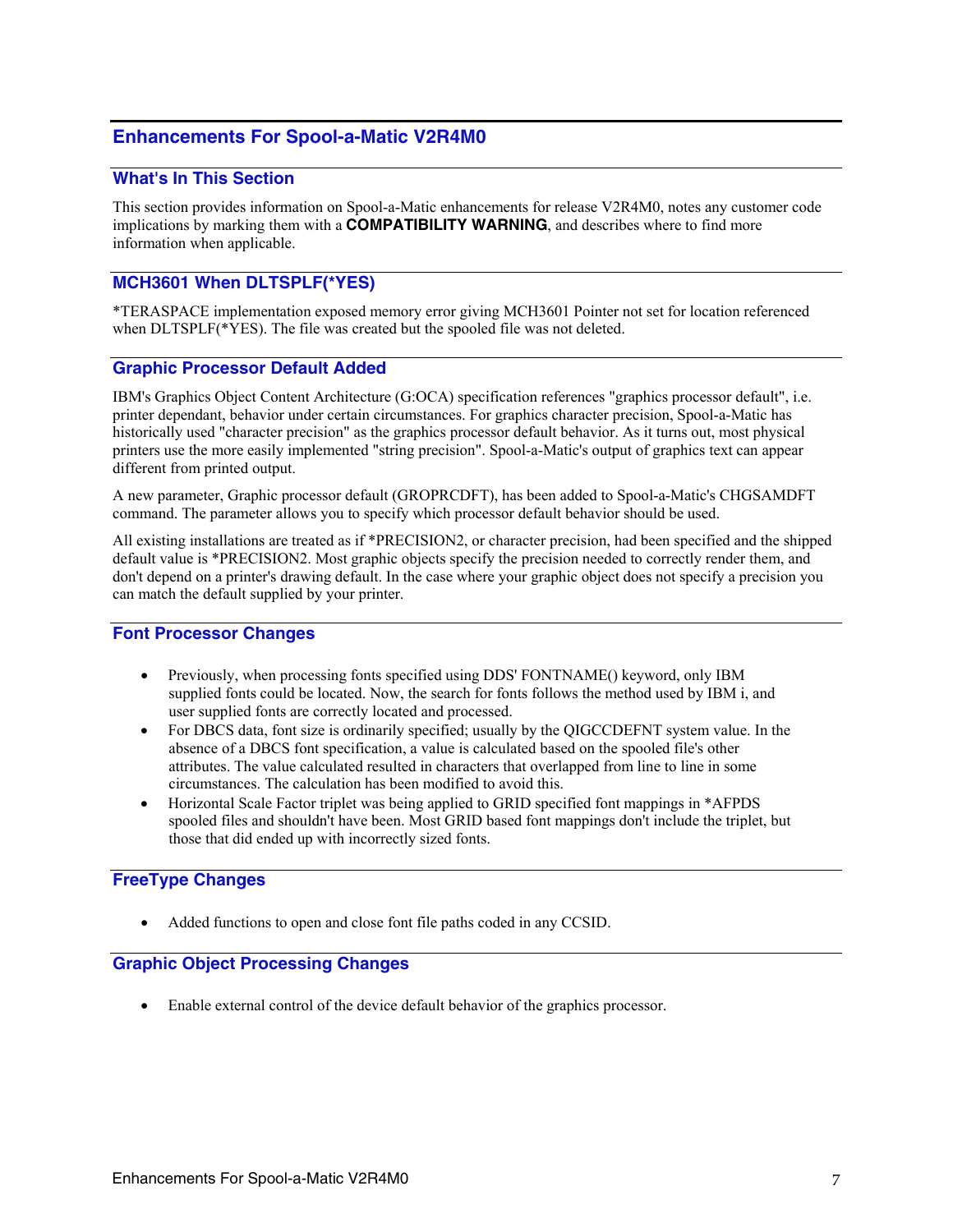### <span id="page-7-0"></span>**Integrated File System Changes**

An internal table was missing '\' code points for CCSIDs 1130, 1140, 1141, 1142, 1143, 1144, 1145, 1146, 1147, 1148, 1149, 1153, 1154, 1155, 1156, 1157, 1158, 1160, 1164, 1388, 1399, 4971, and 5026. As a result, path normalization from '\' to '/' did not work correctly in these ccsids.

# <span id="page-7-1"></span>**National Language Support Changes**

Added new function to open conversion descriptors that track conversion substitution counts.

# <span id="page-7-2"></span>**Logical Printer Miscellaneous Changes**

 CRTDEVGLP and CRTDEVGLP check the existence of command STRSEU to determine if PDM is installed and EDTF should be used instead. IBM added a STRSEU proxy command to QSYS so the check was always positive, even if PDM is not installed, causing the commands to fail on machines without PDM. The check is now qualified to library QPDA.

# <span id="page-7-3"></span>**PDF Generator Changes**

- Previously, PDF/A implemented the draft standard with regard to XMP metadata similar to Acrobat 7.0. The implementation has been updated to reflect ISO 19005-1:2005 as accepted.
- Media overlays were being placed on the page out of order. Unless there were overlapping page segments or overlays on the page, the misordering had no visual affect. Overlapped resources were presented incorrectly. The order has been corrected.
- IBM Graphic Objects typically specify details of the required rendering but can and sometimes do depend on "device default" behavior. Previously, our pdf processor's default behavior was the more detailed "character precision". For graphic objects that depend on a default behavior of "string precision", this can give odd results. The pdf processor has been updated to enable the user selectable default behavior implemented in our Graphics Processor.
- Previously, when processing fonts specified using DDS' FONTNAME() keyword, and the data stream did not supply a code page, irrelevant diagnostic messages were generated. These messages have been suppressed.
- Text stored in the "Application" attribute of the "General" "Document properties" of generated PDF files has been updated. Previously, "i5/OS program ..." was stored. Now "IBM i program ..." is stored to reflect the renaming of the operating system.
- PDF now honors TXTRELPOS(\*EXACT) setting for improved underlining of SCS typographic fonts.
- Sizing of DBCS fonts when found in \*SCS spooled files subject to computer output reduction (\*COR), was too generous, resulting characters that overlapped. The size has been corrected.
- Jpeg images with density specified in centimeters were being sized incorrectly.

# <span id="page-7-4"></span>**Print Data Stream Processor Changes**

 Added print data stream sink facility to allow clients to request that a message identifying the created spooled file be sent to the joblog.

# <span id="page-7-5"></span>**Program Distribution Changes**

 Fine tuning of the Trouble Shooting chapter's instruction for clearing a product from a machine to get to a stable state.